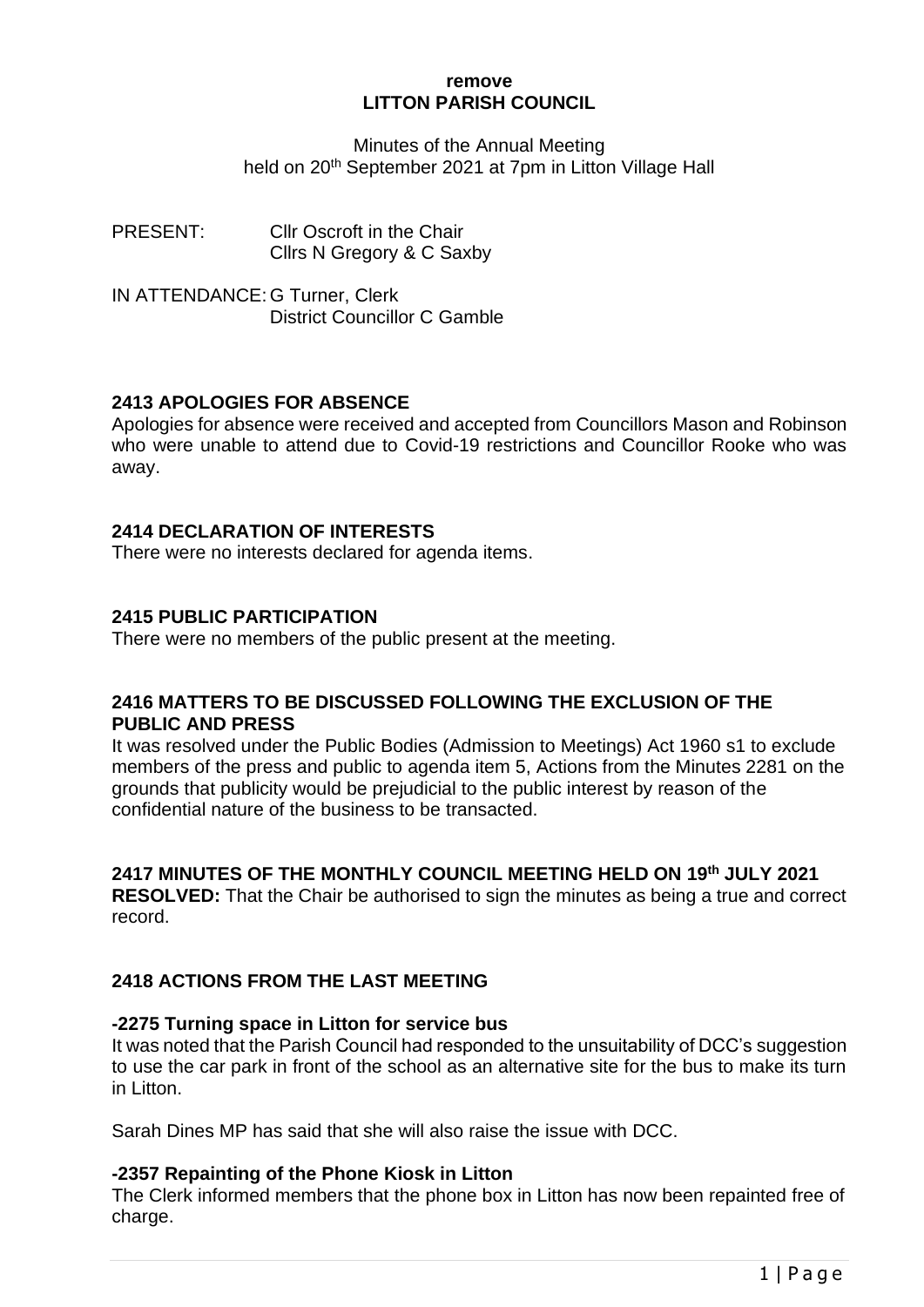**IT WAS RESOLVED:** To thank Richard Ellison at the Anchor Inn for supplying the paint and Anthony Courtney for doing such a great job of painting it.

#### **-2379 Report on the Condition of the Benches and Flower Tubs**

**IT WAS RESOLVED:** That Councillor Gregory will ask the handy person to quote for repairs to the benches.

#### **-2392 TREES**

**IT WAS RESOLVED:** to ask N & G Tomlinson to remove the sycamore tree which is leaning towards the road on the Village Green in front of the village hall.

**IT WAS ALSO RESOLVED:** To ask N & G Tomlinson to grind out the stumps left by the smaller trees removed by the handy person.

#### **-2393 CEMETERY**

Councillor Gregory reported that the spraying of the cemetery paths by the handy person should be completed soon. He will also speak with the handy person about levelling up the graves.

#### **-2405 LITTON PLAYGROUND REFURBISHMENTS**

Councillor Rooke sent a report stating that the branches of the trees between the 2 playgrounds and the hedges where the new swings will be going, need to be trimmed prior to the play equipment being installed.

**IT WAS RESOLVED:** That in order to get the work done as quickly as possible to ask the handy person to use his contracted hours for October to prune the trees and hedges at the playground.

**IT WAS ALSO RESOLVED:** To ask the Playground Committee what the plan was for removing the play chip from the infants play area.

It was noted that the 'gofundme' page has so far raised a fantastic £755 towards the playground improvements. Anyone still wishing to donate can do so by visiting <https://www.gofundme.com/f/help-improve-litton-playground/donate>

## **-2407 REQUEST FOR WEIGHT RESTRICTIONS THROUGH LITTON**

It was noted that a response to the Council's request for a weight limit through Litton to be reconsidered had been received.

DCC reiterated their 2018 findings that the average daily flow of traffic was not deemed to be anything out of the ordinary over a period of 24 hours. DCC believes that the daily flow of vehicles now is likely to be very similar and wouldn't therefore look to introduce a weight limit on Mires Lane. The police are responsible for enforcement of all weight limits and would want quantifiable evidence that a large number of HGVs are using a certain route as a short cut before they could support introducing a weight limit.

## **-2408 CUTTING OF ROADSIDE VERGES IN THE PARISH**

Councillor Rooke sent a report stating that he had met with the Supervisor from the Green and Clean Team at DDDC and the following areas had been suggested for the biodiversity of grass verges project:

One side of Bottomhill Road to the cemetery;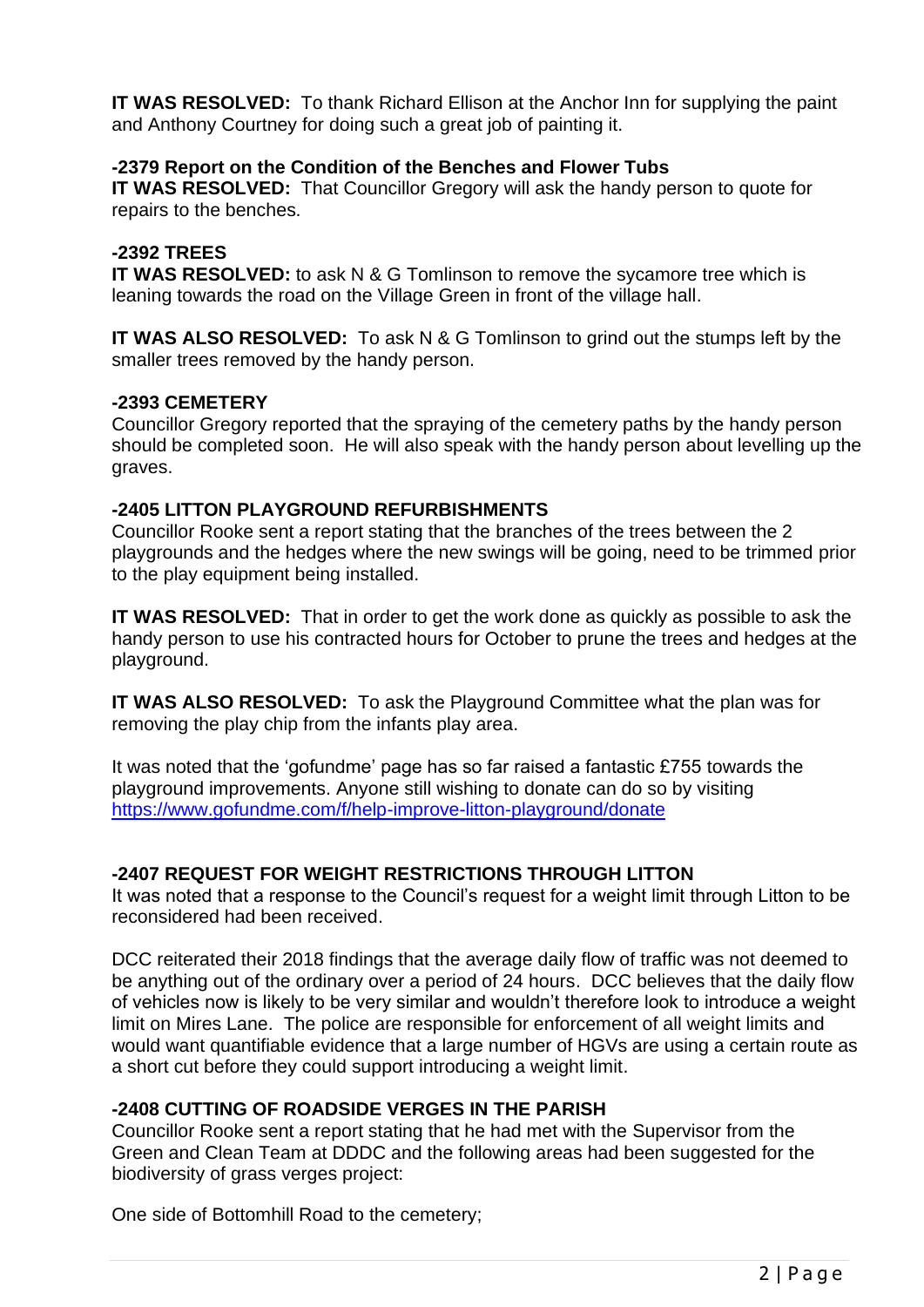One side of Mires Lane; and Church Lane

Concern was raised about the safety of pedestrians using Church Lane if it was left uncut, due to the narrowness of the road.

There were also concerns about the junction of Mires Lane with the A623 as this is a difficult junction to pull out of onto the A623 due to visibility and the speed on the traffic.

#### **2419 USE AND ELECTRICS IN LITTON PHONE BOX**

Rachel Rennie has agreed to liaise with Litton School as to how they would like to use the phone box.

**IT WAS RESOLVED:** To delay getting the light installed until a decision has been made on the use of the phone box.

#### **2420 WAR MEMORIAL**

The current owner of the War Memorial at Cressbrook has indicated that he intends to dispose of the land. As it is registered as an Asset of Community Value the Parish Council has the opportunity to purchase it before it is placed on the commercial market.

**IT WAS RESOLVED:** To look further into the cost implications of purchasing the War Memorial and land.

#### **2421 CHRISTMAS TREES AND CHRISTMAS LIGHT SWITCH ON**

**IT WAS RESOLVED:** To seek quotes for the same size Christmas trees as last year, for each of the village greens in Cressbrook, Litton Mill and Litton.

**IT WAS ALSO RESOLVED:** That delivery of the Christmas trees should be in time for the last weekend in November.

#### **2422 ELECTRIC CAR CHARGING POINTS AT CRESSBROOK**

Am email was circulated to members requesting that the Parish Council investigates the installation of charging points for electric vehicles in the car park at Cressbrook.

DCC have said that they are evaluating the role local authorities can play in the transition to electric vehicles and have commissioned a study. On-street and lamppost charging are both being considered.

**IT WAS RESOLVED:** That putting in charging points in Cressbrook would not be feasible at the present time as the car park is always full and installing charging points would mean moving the cars to the road which will create more parking problems.

**IT WAS ALSO RESOLVED:** That the Clerk will send a link to Cressbrook Community Group with details of a company offering to assess the feasibility of installing electric vehicle points at specific locations. If the community find a suitable site and wish to take this item further, they can then engage the company to undertake a survey.

#### **2423 WALL AT MEMORIAL PLAYING FIELD**

It was reported that the wall on the left-hand side of the memorial playing field is in need of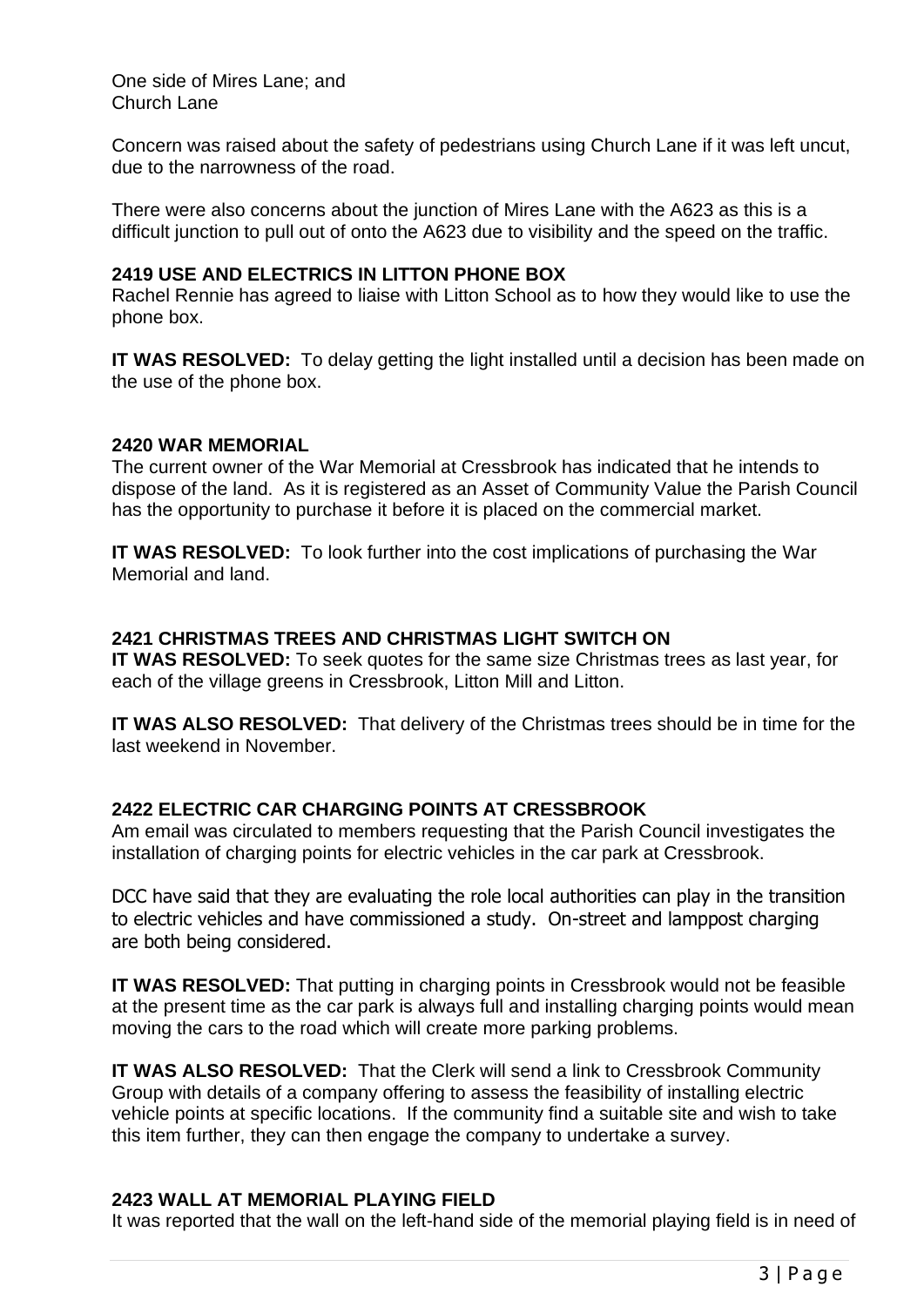repair.

**IT WAS RESOLVED:** To defer this item to the next meeting so that further information can be obtained.

## **2424 CRESSBROOK GATEWAY SIGNAGE**

It was noted that DCC have concluded that it is not possible to install gateway signage at the entrance to Cressbrook village. However, it will look to further highlight the existing 30mph speed limit through Middle Row in Cressbrook and so will place 30mph road markings alongside the existing signs at either end of Middle Row to emphasis the change in speed limit.

## **2425 REMEMBRANCE WREATH**

**IT WAS RESOLVED:** To order the usual remembrance wreath from RBL with a donation of £25.

#### **2426 PLANNING APPLICATIONS**

**Application Number - NP/DDD/0921/0964 Anchor Inn, Washhouse Bottom, Tideswell**  Erection of single side extension: new patio, retaining wall and railings and steps and infilling existing window.

**IT WAS RESOLVED:** That the Council has no objection to this application.

### **2427 FINANCE**

The Clerk submitted a schedule of payments in the sum of £2,727.11 for approval.

**IT WAS RESOLVED:** That the schedule of payments be signed and the accounts to which they relate be paid.

It was noted that the current account balance as at  $20<sup>th</sup>$  September 2021 was £4,440.89 and the reserve account balance was £10,245.69

## **2428 CORRESPONDENCE**

It was noted that the following correspondence had been received by the Clerk and circulated to Councillors.

- Email from T&DEG relating to their next meeting 'Time is of the Essence'
- Councillor Neil Gregory will attend the Basic Survey & Tree Inspection training.
- Email from Police and Crime Commissioner's regarding the availability of an Antisocial Behaviour Grant
- An anonymous complaint was received from a resident regarding the coned off area outside of the Red Lion Pub preventing access and parking.

**IT WAS RESOLVED:** That highways fall within the jurisdiction of DCC and are not the remit of the Parish Council.

It was noted however, that the Parish Council supports local businesses, where possible, in their Covid-19 recovery.